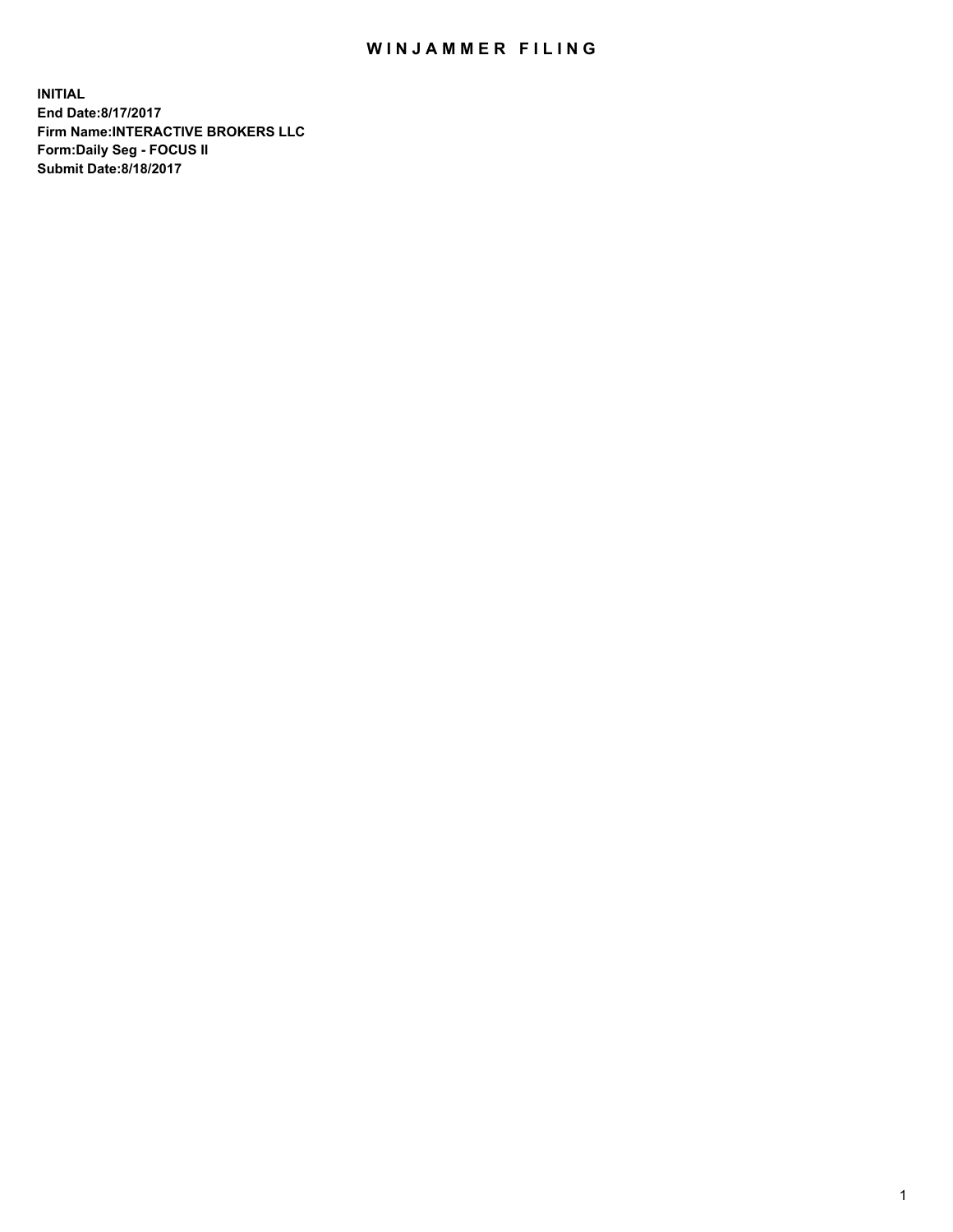## **INITIAL End Date:8/17/2017 Firm Name:INTERACTIVE BROKERS LLC Form:Daily Seg - FOCUS II Submit Date:8/18/2017 Daily Segregation - Cover Page**

| Name of Company<br><b>Contact Name</b><br><b>Contact Phone Number</b><br><b>Contact Email Address</b>                                                                                                                                                                                                                          | <b>INTERACTIVE BROKERS LLC</b><br><b>James Menicucci</b><br>203-618-8085<br>jmenicucci@interactivebrokers.c<br>om |
|--------------------------------------------------------------------------------------------------------------------------------------------------------------------------------------------------------------------------------------------------------------------------------------------------------------------------------|-------------------------------------------------------------------------------------------------------------------|
| FCM's Customer Segregated Funds Residual Interest Target (choose one):<br>a. Minimum dollar amount: ; or<br>b. Minimum percentage of customer segregated funds required:% ; or<br>c. Dollar amount range between: and; or<br>d. Percentage range of customer segregated funds required between: % and %.                       | $\overline{\mathbf{0}}$<br>0<br>155,000,000 245,000,000<br>00                                                     |
| FCM's Customer Secured Amount Funds Residual Interest Target (choose one):<br>a. Minimum dollar amount: ; or<br>b. Minimum percentage of customer secured funds required:%; or<br>c. Dollar amount range between: and; or<br>d. Percentage range of customer secured funds required between: % and %.                          | $\overline{\mathbf{0}}$<br>0<br>80,000,000 120,000,000<br>00                                                      |
| FCM's Cleared Swaps Customer Collateral Residual Interest Target (choose one):<br>a. Minimum dollar amount: ; or<br>b. Minimum percentage of cleared swaps customer collateral required:% ; or<br>c. Dollar amount range between: and; or<br>d. Percentage range of cleared swaps customer collateral required between:% and%. | $\overline{\mathbf{0}}$<br>$\overline{\mathbf{0}}$<br>00<br>0 <sub>0</sub>                                        |

Attach supporting documents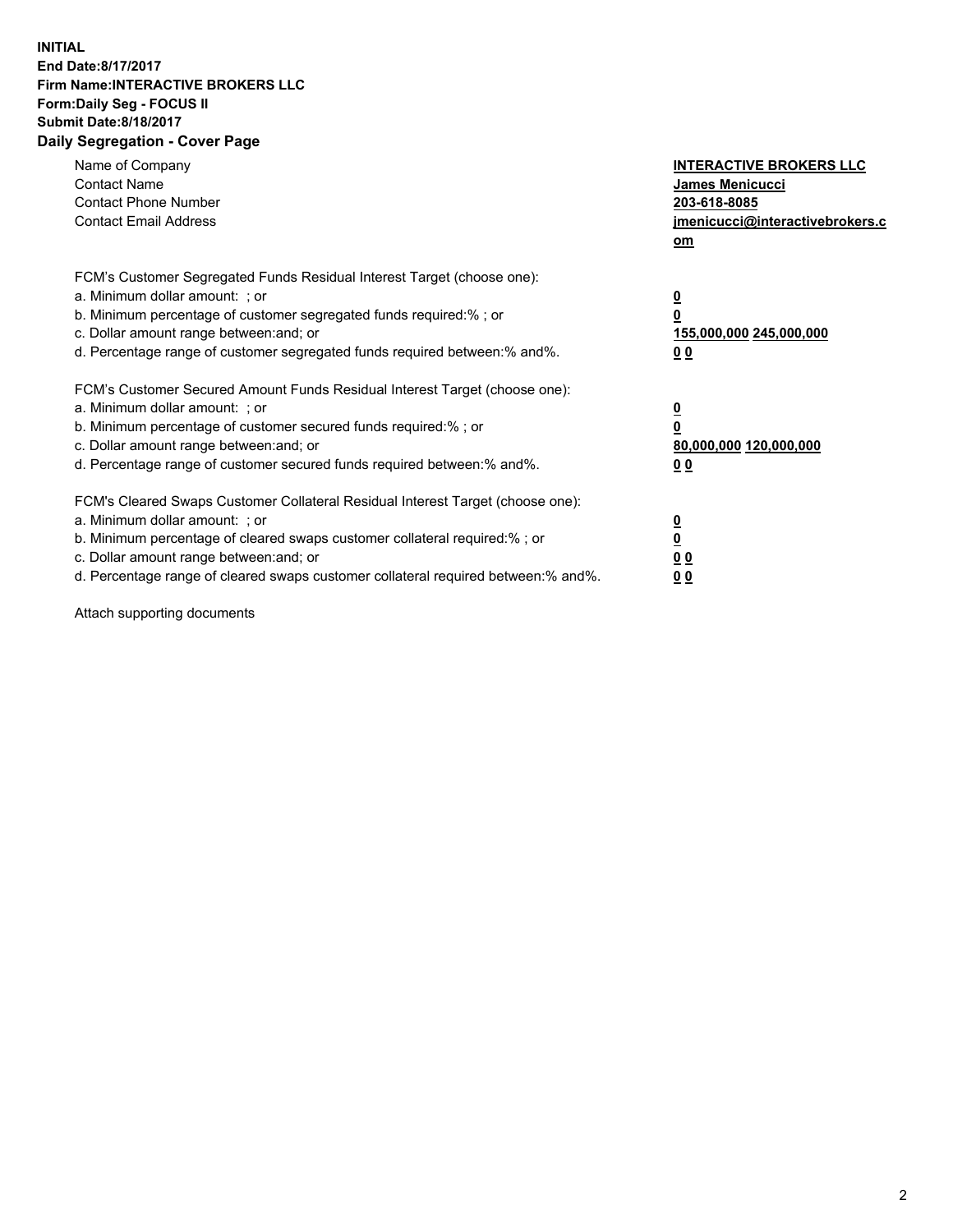## **INITIAL End Date:8/17/2017 Firm Name:INTERACTIVE BROKERS LLC Form:Daily Seg - FOCUS II Submit Date:8/18/2017 Daily Segregation - Secured Amounts**

|                | Daily Segregation - Secured Amounts                                                                        |                                  |
|----------------|------------------------------------------------------------------------------------------------------------|----------------------------------|
|                | Foreign Futures and Foreign Options Secured Amounts                                                        |                                  |
|                | Amount required to be set aside pursuant to law, rule or regulation of a foreign                           | $0$ [7305]                       |
|                | government or a rule of a self-regulatory organization authorized thereunder                               |                                  |
| 1.             | Net ledger balance - Foreign Futures and Foreign Option Trading - All Customers                            |                                  |
|                | A. Cash                                                                                                    | 368,452,590 [7315]               |
|                | B. Securities (at market)                                                                                  | $0$ [7317]                       |
| 2.             | Net unrealized profit (loss) in open futures contracts traded on a foreign board of trade                  | -4,299,588 [7325]                |
| 3.             | Exchange traded options                                                                                    |                                  |
|                | a. Market value of open option contracts purchased on a foreign board of trade                             | 33,932 [7335]                    |
|                | b. Market value of open contracts granted (sold) on a foreign board of trade                               | -17,357 [7337]                   |
| 4.             | Net equity (deficit) (add lines 1.2. and 3.)                                                               | 364, 169, 577 [7345]             |
| 5.             | Account liquidating to a deficit and account with a debit balances - gross amount                          | 7,379 [7351]                     |
|                | Less: amount offset by customer owned securities                                                           | 0 [7352] 7,379 [7354]            |
| 6.             | Amount required to be set aside as the secured amount - Net Liquidating Equity                             | 364,176,956 [7355]               |
|                | Method (add lines 4 and 5)                                                                                 |                                  |
| 7.             | Greater of amount required to be set aside pursuant to foreign jurisdiction (above) or line                | 364,176,956 [7360]               |
|                | 6.                                                                                                         |                                  |
|                | FUNDS DEPOSITED IN SEPARATE REGULATION 30.7 ACCOUNTS                                                       |                                  |
| $\mathbf{1}$ . | Cash in banks                                                                                              |                                  |
|                | A. Banks located in the United States                                                                      | 75,035,587 [7500]                |
|                | B. Other banks qualified under Regulation 30.7                                                             | 0 [7520] 75,035,587 [7530]       |
| 2.             | Securities                                                                                                 |                                  |
|                | A. In safekeeping with banks located in the United States                                                  | 343,824,425 [7540]               |
|                | B. In safekeeping with other banks qualified under Regulation 30.7                                         | 0 [7560] 343,824,425 [7570]      |
| 3.             | Equities with registered futures commission merchants                                                      |                                  |
|                | A. Cash                                                                                                    | $0$ [7580]                       |
|                | <b>B.</b> Securities                                                                                       | $0$ [7590]                       |
|                | C. Unrealized gain (loss) on open futures contracts                                                        | $0$ [7600]                       |
|                | D. Value of long option contracts                                                                          | $0$ [7610]                       |
|                | E. Value of short option contracts                                                                         | 0 [7615] 0 [7620]                |
| 4.             | Amounts held by clearing organizations of foreign boards of trade                                          |                                  |
|                | A. Cash                                                                                                    | $0$ [7640]                       |
|                | <b>B.</b> Securities                                                                                       | $0$ [7650]                       |
|                | C. Amount due to (from) clearing organization - daily variation                                            | $0$ [7660]                       |
|                | D. Value of long option contracts                                                                          | $0$ [7670]                       |
|                | E. Value of short option contracts                                                                         | 0 [7675] 0 [7680]                |
| 5.             | Amounts held by members of foreign boards of trade                                                         |                                  |
|                | A. Cash                                                                                                    | 80,604,426 [7700]                |
|                | <b>B.</b> Securities                                                                                       | $0$ [7710]                       |
|                | C. Unrealized gain (loss) on open futures contracts                                                        | -2,894,296 [7720]                |
|                | D. Value of long option contracts                                                                          | 33,932 [7730]                    |
|                | E. Value of short option contracts                                                                         | -17,357 [7735] 77,726,705 [7740] |
| 6.             | Amounts with other depositories designated by a foreign board of trade                                     | 0 [7760]                         |
| 7.             | Segregated funds on hand                                                                                   | $0$ [7765]                       |
| 8.             | Total funds in separate section 30.7 accounts                                                              | 496,586,717 [7770]               |
| 9.             | Excess (deficiency) Set Aside for Secured Amount (subtract line 7 Secured Statement<br>Page 1 from Line 8) | 132,409,761 [7380]               |
| 10.            | Management Target Amount for Excess funds in separate section 30.7 accounts                                | 80,000,000 [7780]                |
| 11.            | Excess (deficiency) funds in separate 30.7 accounts over (under) Management Target                         | 52,409,761 [7785]                |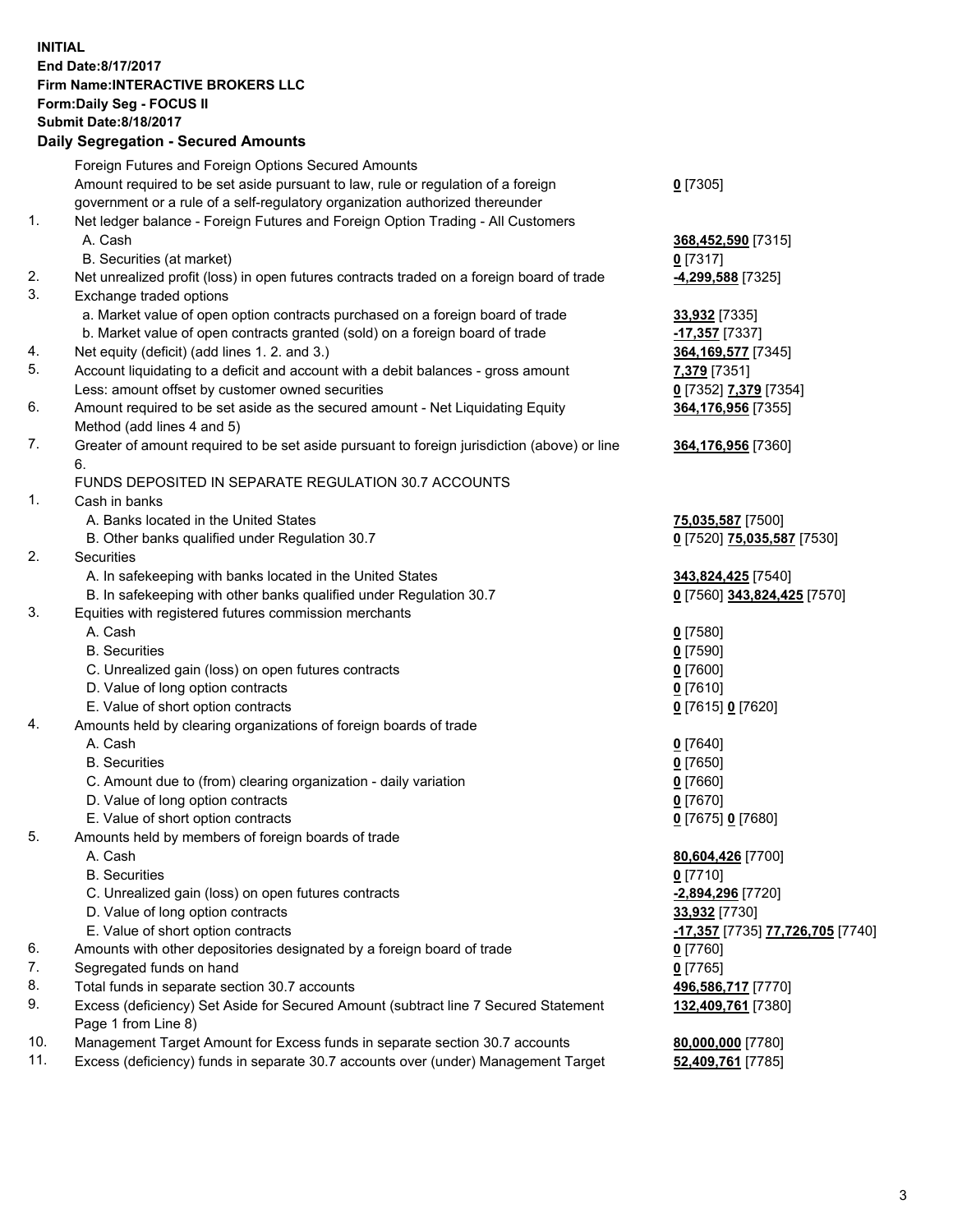**INITIAL End Date:8/17/2017 Firm Name:INTERACTIVE BROKERS LLC Form:Daily Seg - FOCUS II Submit Date:8/18/2017 Daily Segregation - Segregation Statement** SEGREGATION REQUIREMENTS(Section 4d(2) of the CEAct) 1. Net ledger balance A. Cash **4,544,121,321** [7010] B. Securities (at market) **0** [7020] 2. Net unrealized profit (loss) in open futures contracts traded on a contract market **-878,188** [7030] 3. Exchange traded options A. Add market value of open option contracts purchased on a contract market **226,788,831** [7032] B. Deduct market value of open option contracts granted (sold) on a contract market **-333,577,279** [7033] 4. Net equity (deficit) (add lines 1, 2 and 3) **4,436,454,685** [7040] 5. Accounts liquidating to a deficit and accounts with debit balances - gross amount **217,482** [7045] Less: amount offset by customer securities **0** [7047] **217,482** [7050] 6. Amount required to be segregated (add lines 4 and 5) **4,436,672,167** [7060] FUNDS IN SEGREGATED ACCOUNTS 7. Deposited in segregated funds bank accounts A. Cash **1,019,233,596** [7070] B. Securities representing investments of customers' funds (at market) **2,432,721,330** [7080] C. Securities held for particular customers or option customers in lieu of cash (at market) **0** [7090] 8. Margins on deposit with derivatives clearing organizations of contract markets A. Cash **521,736,648** [7100] B. Securities representing investments of customers' funds (at market) **727,147,891** [7110] C. Securities held for particular customers or option customers in lieu of cash (at market) **0** [7120] 9. Net settlement from (to) derivatives clearing organizations of contract markets **38,334,750** [7130] 10. Exchange traded options A. Value of open long option contracts **226,776,679** [7132] B. Value of open short option contracts **-333,577,272** [7133] 11. Net equities with other FCMs A. Net liquidating equity **0** [7140] B. Securities representing investments of customers' funds (at market) **0** [7160] C. Securities held for particular customers or option customers in lieu of cash (at market) **0** [7170] 12. Segregated funds on hand **0** [7150] 13. Total amount in segregation (add lines 7 through 12) **4,632,373,622** [7180] 14. Excess (deficiency) funds in segregation (subtract line 6 from line 13) **195,701,455** [7190] 15. Management Target Amount for Excess funds in segregation **155,000,000** [7194] 16. Excess (deficiency) funds in segregation over (under) Management Target Amount **40,701,455** [7198]

Excess